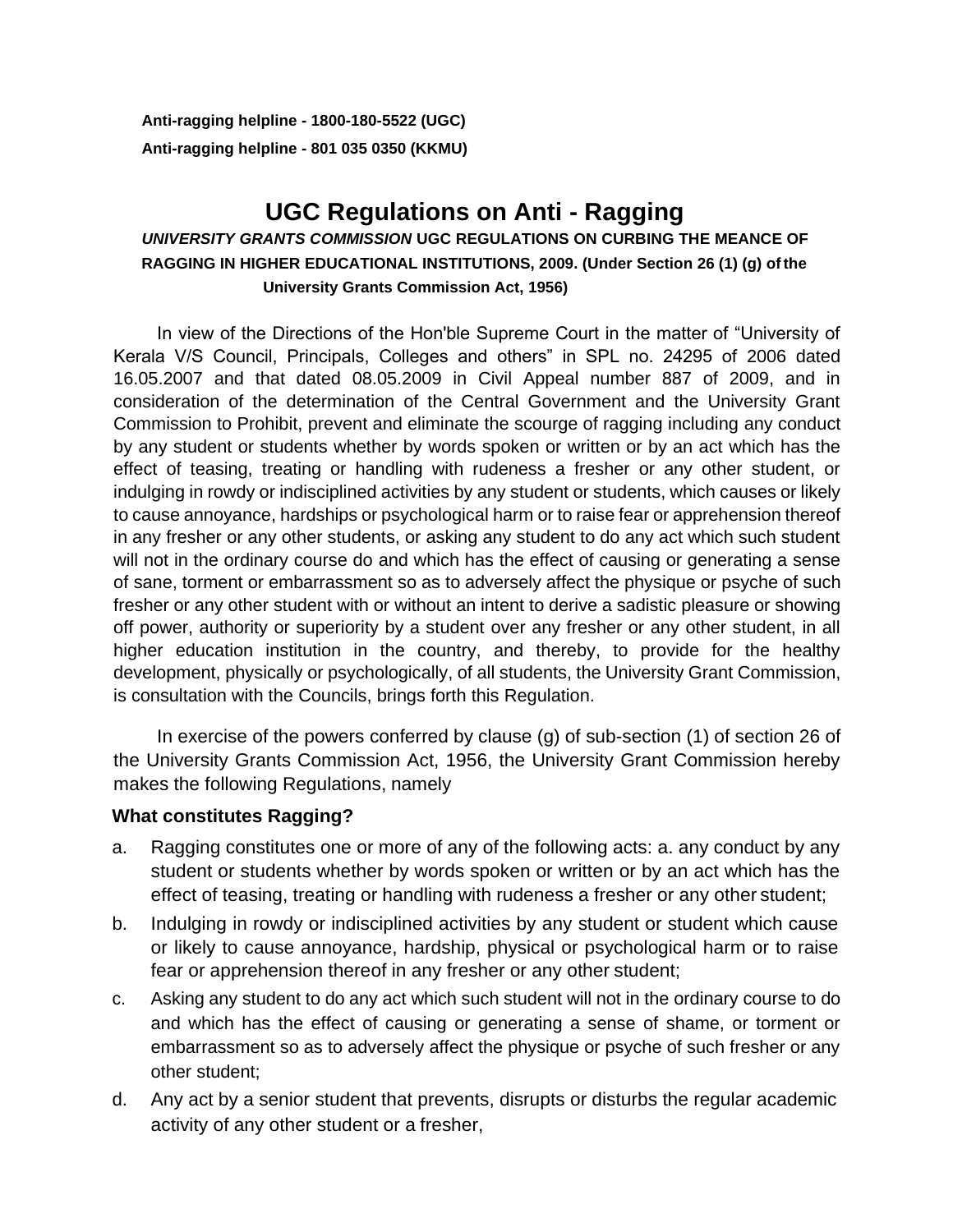- e. Exploiting the services of a fresher or any other student for completing the academic tasks assigned to an individual or a group of students.
- f. Any act of financial extortion or forceful expenditure burden put on a fresher or any other student by students;
- g. Any act of physical abuse including all variants of it: sexual abuse, homosexual assaults, stripping, forcing obscene and lewd acts, gestures, causing bodily harm or any other danger to health or person;
- h. Any act or abuse by spoken words, emails, post, public insults which would also include deriving perverted pleasure, vicarious or sadistic thrill from actively or passively participating in the discomfiture to fresher or any other student;
- i. Any act that affects the mental health and self-confidence of a fresher or any other student with or without an intent to derive a sadistic pleasure or showing off power, authority or superiority by a student over any fresher or any other student.

## **Administrative action in the event of Ragging:**

The institution shall punish a student found guilty of ragging after following the procedure and in the manner prescribed herein under:

- a) The Anti-Ragging committee of the institution shall take an appropriate decision, in regard to punishment or otherwise, depending on the facts of each incident of ragging and nature and gravity of the incident of ragging established in the recommendations of the Anti-Ragging Squad.
- b) The Anti-Ragging Committee may, depending on the nature and gravity of the guilt established by the Anti- Ragging Squad, award, to those found guilty, one or more of the following punishments, namely :
	- I. Suspension from attending classes and academic privileges.
	- II. Withholding / withdrawing scholarships / fellowship and other benefits.
	- III. Debarring from appearing in any test / Examination or other evaluation process.
	- IV. Withholding results.
	- V. Debarring from representing the institution in any Regional, National or International meet, tournament, youth festival, etc.
	- VI. Suspension / expulsion from the hostel.
	- VII. Cancellation of admission
	- VIII. Rustication from the institution for a period ranging from 1 to 4 semesters.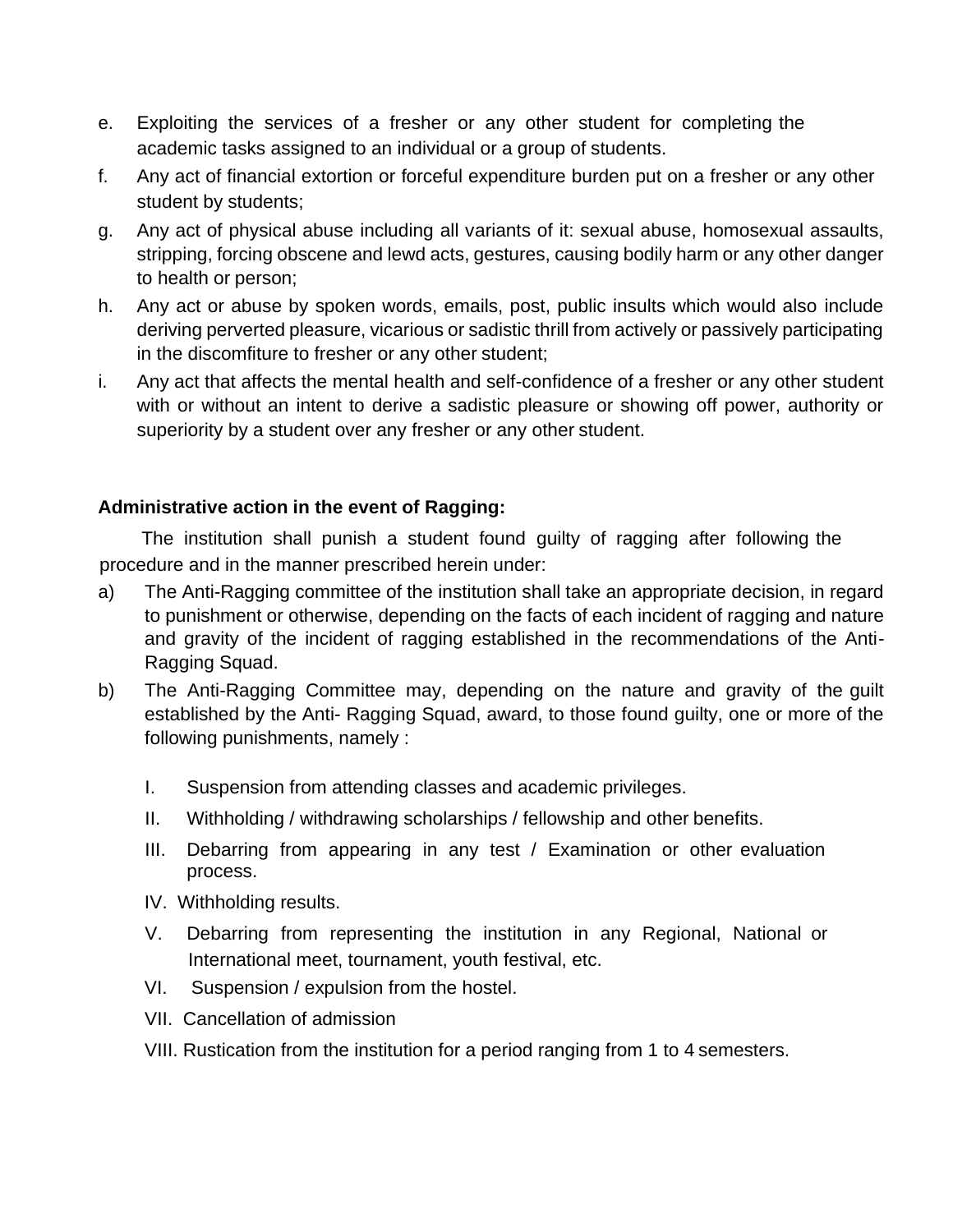- IX. Expulsion from the institution and consequent debarring from admission to any other institution for a specified period.
- X. Fine which may extend up to 2.5 lakhs. Provided that where the person committing or abetting the act of ragging are not identified, the institution shall resort to collective punishment.
- c) An appeal against the order of punishment by the Anti-Ragging Committee shall lie;
	- i. In case of an order of an institution, affiliated to or constituent part, of a University to the Vice-Chancellor of the University;
	- ii. In case of an order of a University, to its Chancellor.
	- iii. In case of an institution of national importance created by an Act of Parliament, to the Chairman or Chancellor of the institution, as the case may be.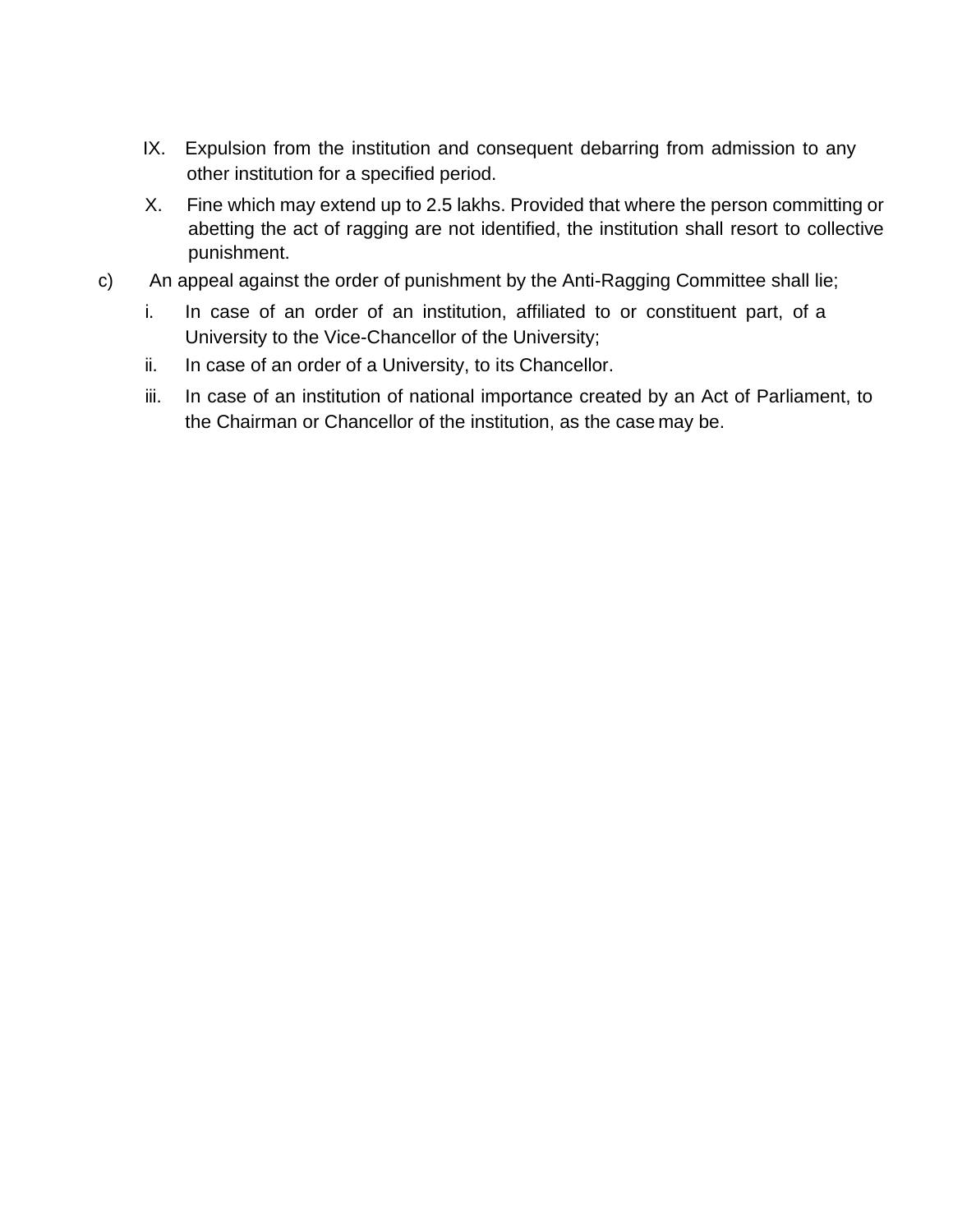## **ANNEXURE I AFFIDAVIT BY THE STUDENT**

I, (full name of student with Institute Roll Number) s/o d/o Mr./Mrs./Ms.  $\blacksquare$ been admitted to (name of the institution) , have received or downloaded a copy of the UGC Regulations on Curbing the Menace of Ragging in Higher Educational Institutions, 2009, (hereinafter called the "Regulations") carefully read and fully understood the provisions contained in the said Regulations. 1) I have, in particular, perused clause 3 of the Regulations and am aware as to what constitutesragging. 2) I have also, in particular, perused clause 7 and clause 9.1 of the Regulations and am fully aware of the penal and administrative action that is liable to be taken against me in case I am found guilty of or abetting ragging, actively or passively, or being part of a conspiracy to promote ragging. 3) I hereby solemnly aver and undertake that

a) I will not indulge in any behaviour or act that may be constituted as ragging under clause 3 of the Regulations.

b) I will not participate in or abet or propagate through any act of commission or omission that may be constituted as ragging under clause 3 of the Regulations.

- 4) I hereby affirm that, if found guilty of ragging, I am liable for punishment according to clause 9.1 of the Regulations, without prejudice to any other criminal action that may be taken against me under any penal law or any law for the time being in force.
- 5) I hereby declare that I have not been expelled or debarred from admission in any institution in the country on account of being found guilty of, abetting or being part of a conspiracy to promote, ragging; and further affirm that, in case the declaration is found to be untrue, I am aware that my admission is liable to be cancelled.

6) Along with the above mentioned points I do hereby declare that

a) I will obey the code of conduct of the institute and do not indulge in any kind of in-disciplined activity while in and off the institution campus.

b. I will be solely responsible for any kind of accident/mishap caused on account of the above mentioned clause (6.a).

Declared this day of month of year.

Signature of deponent Name:

### VERIFICATION

Verified that the contents of this affidavit are true to the best of my knowledge and no part of the affidavit is false and nothing has been concealed or misstated therein.

Verified at ------------------------(place) on this the --------------(day) of-----------(month) ,------------(year ) .

Signature of deponent Solemnly affirmed and signed in my presence on this the -----------------(day) of--------------------- (month), -------------(year ) after reading the contents of this affidavit.

### OATH COMMISSIONER

*Note : It is mandatory to submit this affidavit in the above format, if you desire to register for the*